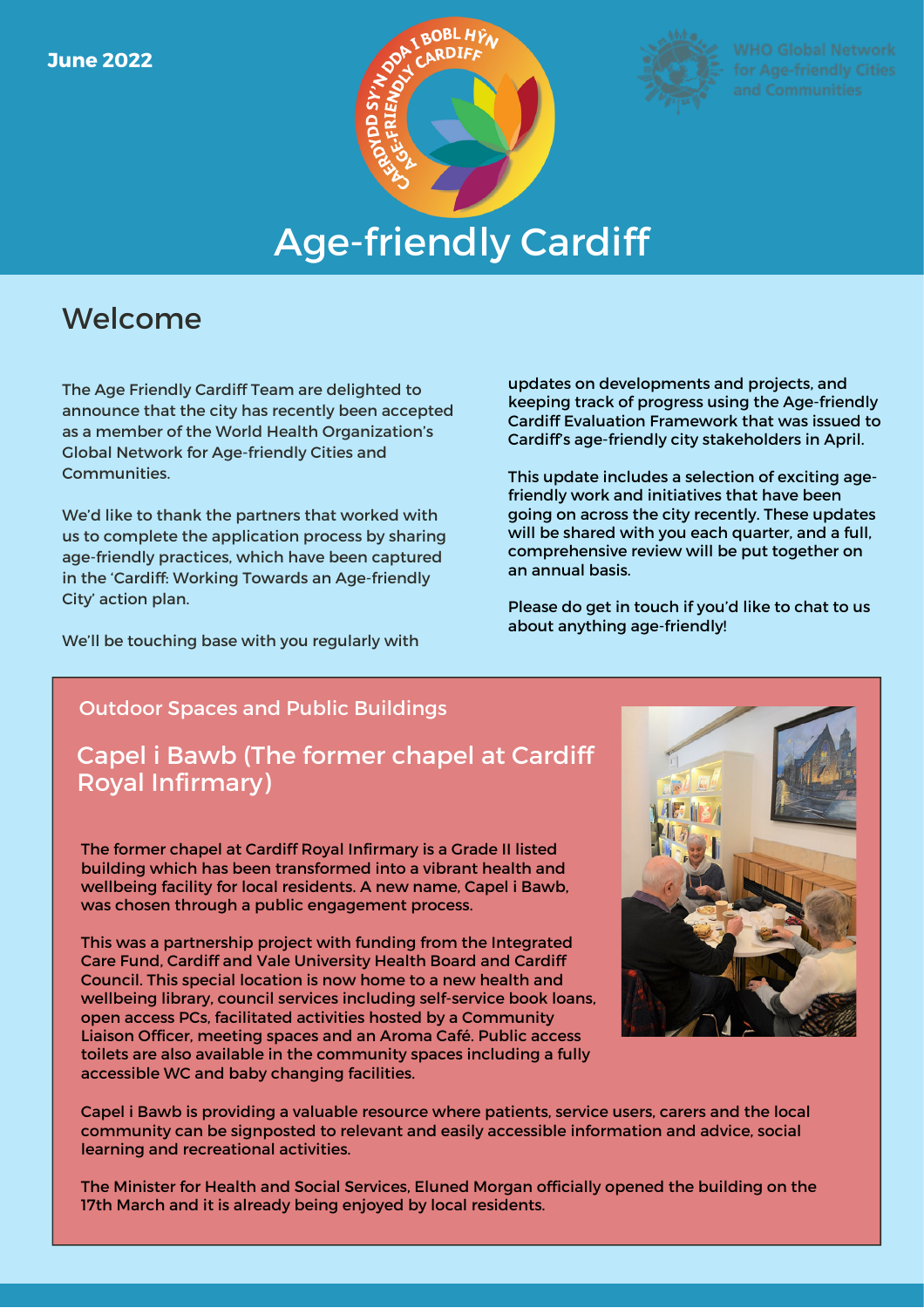

Cardiff Council's Development team has a programme of designing and delivering homes for older people. The team have recently been successful in securing planning permission for over 300 new homes for older people, including schemes in St Mellons, Llanedeyrn, Canton and Butetown. The schemes are comprised of a mix of one- and two-bedroom properties and include services to support independent living.

Pictured is Addison House Older Persons Scheme in Rumney (41 apartments) - due for completion in March 2023!

#### **Transport**

### Countdown Crossings

Cardiff's first countdown pedestrian crossing has been installed on Wood Street in the city centre as part of the Central Square Transport Scheme. Countdown timers work by counting down the time from the end of the green man to the start of the red man. It is hoped that the countdown method will help people of all ages and abilities determine if they can safely complete crossing the road within the time left on the clock.



#### Community Support and Health Services

### Read About Me

'Read about Me' is a person-centred toolkit that was designed to improve continuity of care for people with dementia or a cognitive impairment, created by Dementia Champions at Cardiff and Vale University Health Board. It is easy for carers to complete and for staff to use, and allows healthcare professionals to understand their patients and provide a better standard of care.



A fantastic recent development to support older people and their families to use the 'Read About Me' tool is an agreement that it can be printed for free at any Cardiff Hub or Vale of Glamorgan Library. Hubs & Libraries Staff are on hand throughout the region to help people get a physical copy of the toolkit. This includes the Vale's Community Libraries.

More information and resources can be found here: https://cavuhb.nhs.wales/ourservices/dementia/dementia-training-and-development/read-about-me/.

If you are part of an organisation that would like to get involved in the promotion of 'Read About Me' please get in touch with us at agefriendly@cardiff.gov.uk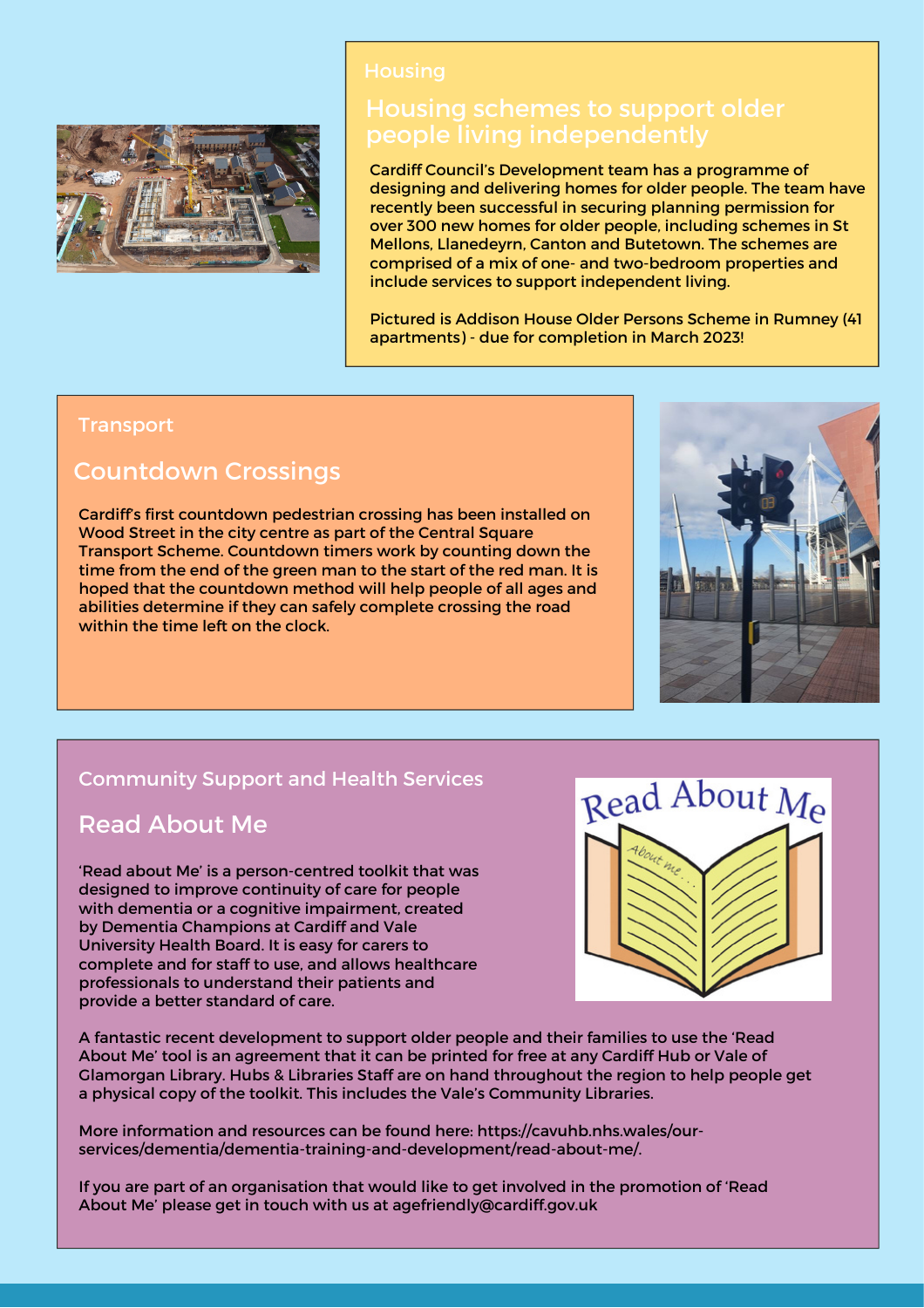#### Communication and Information

## Age-friendly Cardiff Website Consultation

A new Age-friendly Cardiff website has been created and currently contains preliminary information for visitors. Plans are in place for the website to be developed further following consultation with both older people and stakeholders, to ensure that it meets the needs of these two key audiences.

Consultation surveys have been developed and will be distributed soon. Careful consideration will be taken once feedback is received to ensure that the website's design and content will reflect the requirements of its audience as Cardiff works towards improving the lives of older people. Please make sure that you all participate in the consultation and forward to any interested parties!

#### Civic Participation and Employment

## 50+ Forum Relaunch

The 50+ Forum is made up of citizens of Cardiff aged 50 and over, who provide valuable support to the council when new developments are being considered by attending and sharing their views at consultation events.

A relaunch of the forum is being planned to encourage new membership and broaden the cross section of 50+ representatives across the city. New branding is in development to present a refreshed image, and a recruitment drive will take place to promote the forum via a range of digital and non-digital platforms to reach as many older people as possible. This will include website and social media advertising, GP screens, posters in Cardiff Hubs and the utilisation of internal council and partner communication channels.

Opportunities to widen the range of consultation events for the 50+ Forum to be involved in are being identified – this includes a community toilet planning session which will take place shortly.

We hope that the expansion and continuation of this important group will be a key driving force of new age-friendly developments across Cardiff.

#### Social Participation

#### Pedal Power

Pedal Power is an inclusive cycling charity based in Cardiff that is committed to removing barriers to accessing the positive benefits that cycling can deliver for older and disabled people. They are committed to making cycling accessible and inclusive through the range of bikes they have available e.g. trikes for wheelchairs, accessible trikes and hand bikes.



In February, service users from Fairwater Day Centre had a wonderful time enjoying the agefriendly equipment that Pedal Power has to offer. Service users were assessed by the Pedal Power team to identify suitable bikes and guidance was given to the day centre staff. They set off for an enjoyable cycle around Pontcanna/Llandaff Fields, stopping for a break by the weir and reminiscing along the way.

The day centre team have been so impressed by the positive effect on the older people, and they are committed to an ongoing relationship with Pedal Power moving forward.

**"I completely enjoyed myself. I had a lovely time out" (service user)**